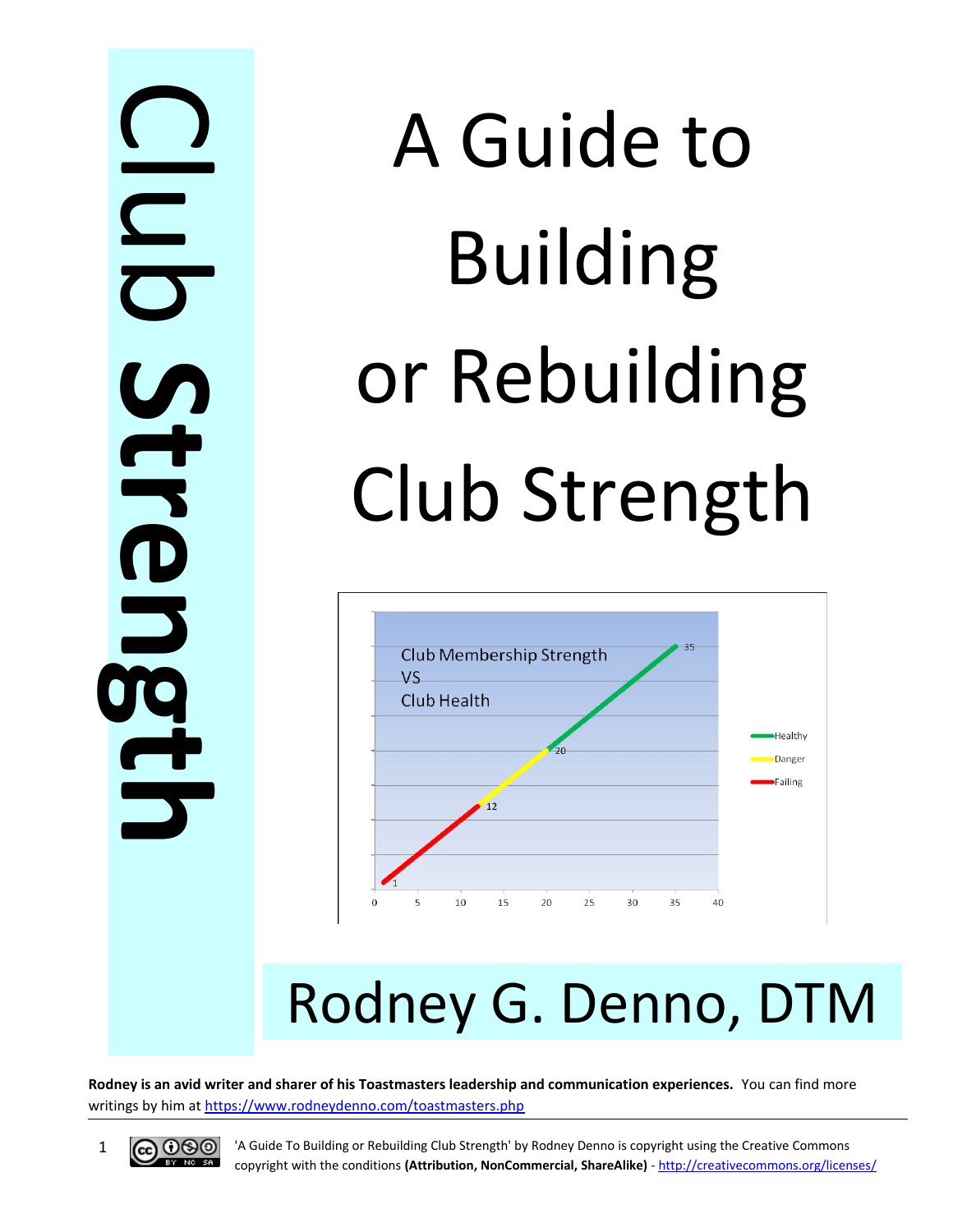### **Table of Contents**

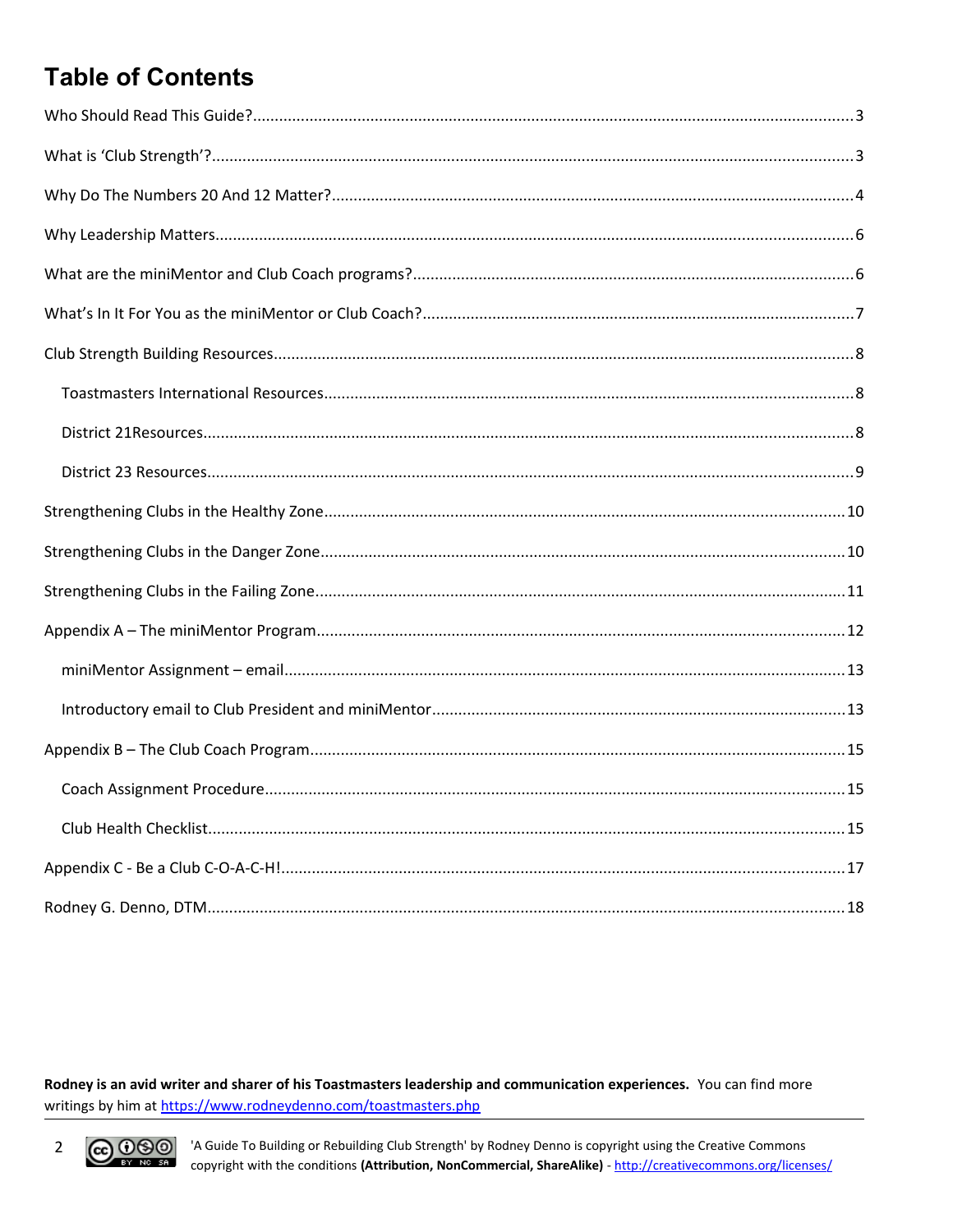### <span id="page-2-1"></span>**Who Should Read This Guide?**

This Guide was developed to act as a centralized resource for……

- 1 **All Club Leaders** to help them continue to build stronger clubs.
- 2 **miniMentors**  when they decide to help clubs in the Danger or Failing zones.
- 3 **Club Coaches** when they decide to coach a Failing club back to health.

### <span id="page-2-0"></span>**What is 'Club Strength'?**

Think back to the first Toastmaster club you joined. Did you join because they had a certain number of members? Most likely not…….you probably joined because it **felt like the right fit** and it seemed as if the club and the Toastmasters program would give you what you wanted. In other words your overall assessment of the value you would get (from spending time writing, practicing and delivering speeches and participating in club meeting) was greater than you would get from spending all that time and effort doing other things.

Club Strength is derived from the combined efforts of all the club's members and how they collectively contribute to creating and producing dynamic meetings.

When you asked and answered the question "Whats In It For Me?" you decided in favor of joining the club.

That's what I mean by 'Club Strength'……the value you perceived you would receive by joining and participating in the club was strong enough…..the **Club** had the **Strength**…..to attract you to it and persuade you to give some of your time and energy to it and to your own development.

Club Strength has two main components – the number of members and the excellence with which the Toastmaster meetings are structured, created and produced.

This document looks at how to build - or rebuild - Club Strength by increasing the number of members WHILE ALSO ensuring that each members overall club experience is valuable to them.

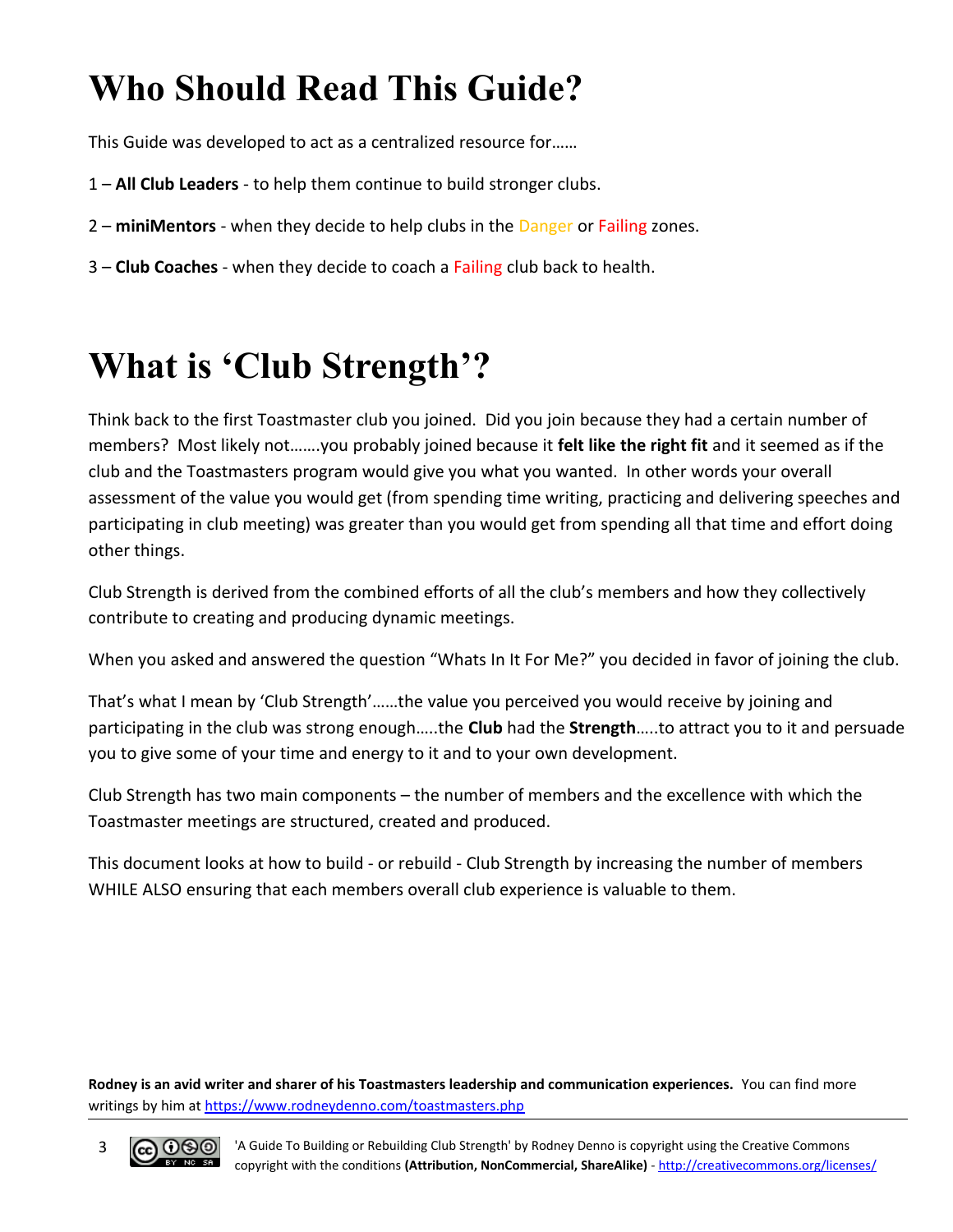### <span id="page-3-0"></span>**Why Do The Numbers 20 And 12 Matter?**



**Question:** Why are the numbers 20 and 12 significant in the life of a Toastmasters club?

**Answer:** Both are 'tipping point' numbers!

To understand the importance of the numbers 20 and 12 - and why I call them tipping point number - we need to look at a typical Toastmasters meeting agenda.

- Sergeant at Arms
- Toastmaster
- Toast
- Jokemaster
- Harkmaster
- Ah Counter
- Grammarian (Word of the Day)
- Timer

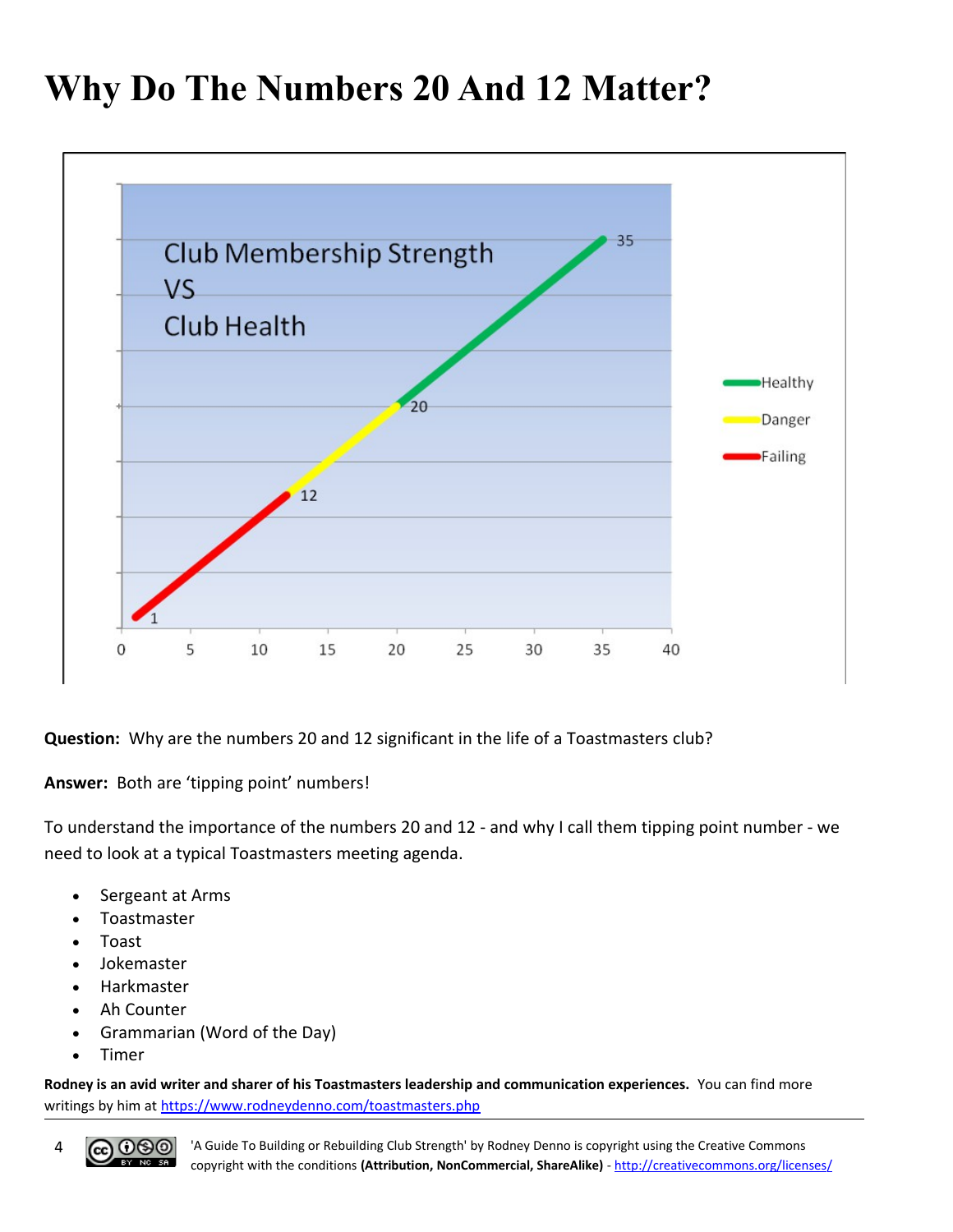- Chairperson (Business Meeting)
- 2 Speeches
- 2 Speech Evaluators
- Table Topics Master
- 4 Table Topics Participants
- Table Topics Evaluator
- General Evaluator

**Healthy Zone** - If each role is taken on by a different member then it takes about 20 members to fill out the roles in a typical Toastmasters meeting. For clubs that meet weekly this means that each member – on average - gets to give a speech once every two months or so.....and each member gets to take on all the other roles once every four months or so. A nice pace at which to practice giving speeches, learn how to give impromptu speeches (Table Topics) and learn how to actively listen and provide feedback. With an audience of 20+ club members also gain the benefit of speaking to a larger group.

Danger Zone - What about clubs between 12 and 20 members? This can be referred to as the 'slippery slope'. If membership continues to slide it is usually a significant indicator that members are not getting enough value from meetings. If something is not done to increase value – membership, and Club Strength, may continue to slide.

**Failing Zone** – Clubs that have 12 - or fewer - members. To fill out the roles in a typical Toastmasters meeting some members must now take on more than one role. For clubs that meet weekly this means that each member will have to give a speech once every six weeks – or even more frequently - and each member must now take on the other roles once every two and a half months – or even more frequently. The pace at which members have to give speeches and take on multiple roles means a heavier load for all members. With an audience of 12 or fewer - club members do not get the full benefit of speaking to a larger group.

**Note:** The above scenarios assume that all members come to every meeting and fully participate. This is typically not the case………so club membership would have to be even larger in order to ensure that the numbers of members participating in a meeting was equivalent to the numbers in the scenarios above.

The number 20 is also the number of members a new club needs in order to officially become a club --- to receive a **Club Charter** from Toastmasters International.…….and more importantly it's the number above which a club is typically successful. It's not an arbitrary number that TI simply picked out of the air........it was born of practical experience. It means that the club has enough members to produce high quality meeting that are valuable to its members.

The number 12 is the number of members a club needs to be below for it to qualify for the assistance of a **Club Coach**…….and it's the number below which a club is typically struggling to exist. Again, it not an arbitrary number but one that TI has determined from practical experience to be the number of members below which the club is at significant risk of failing/closing.

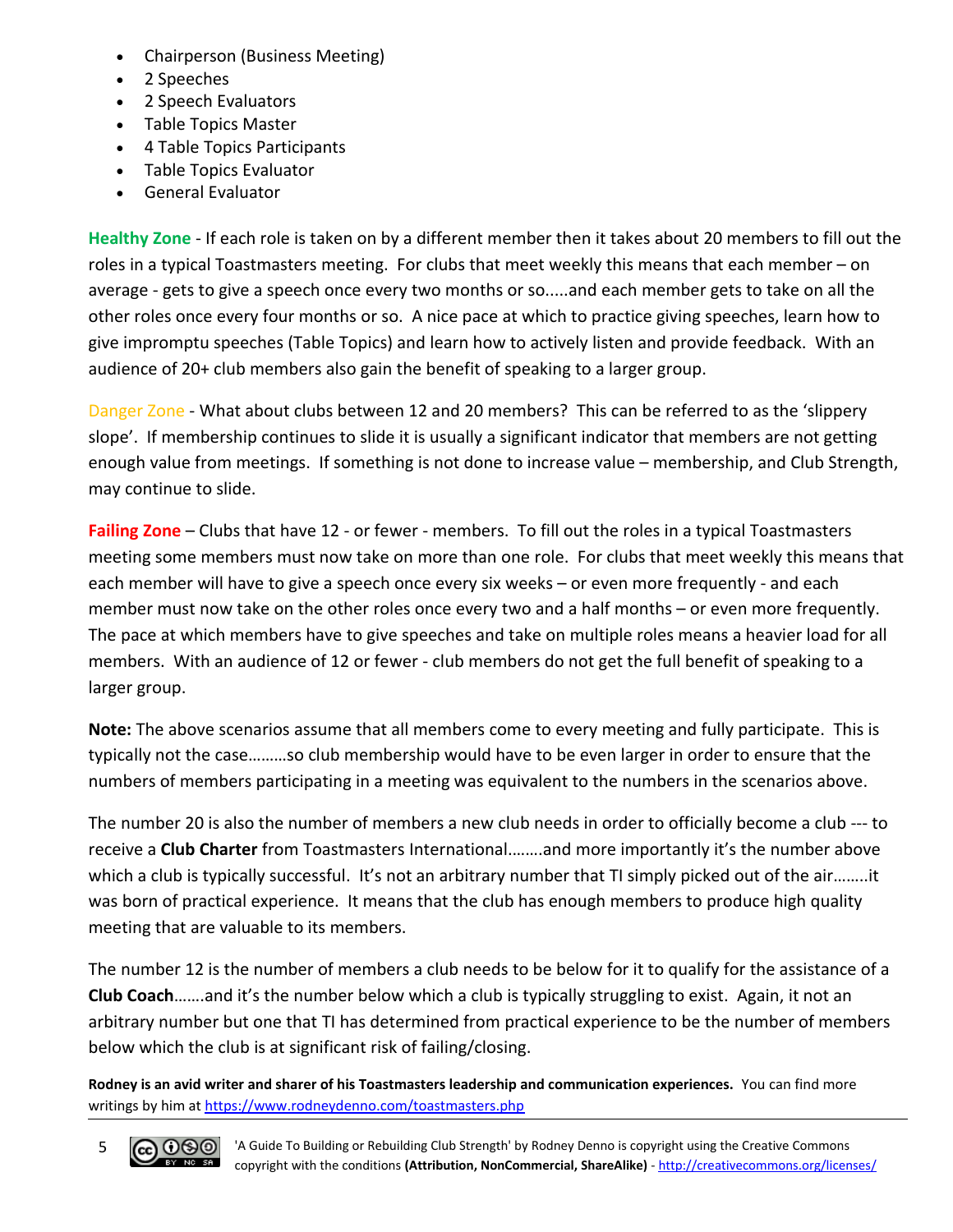### <span id="page-5-1"></span>**Why Leadership Matters**

Anyone who's been to a dynamic, entertaining, well-run Toastmasters meeting knows that the feeling stays with you long after the meeting is over.

This feeling is the end result of a lot of people giving of their time, energy and intellect to make it happen. It requires leadership across the spectrum of club activities – leadership from each individual member in performing their meeting role to the best of their ability – and leadership from the club leaders delivering on the promise of building a stronger club that is attractive to both existing and potential members.

#### Leadership matters!

Leadership in Healthy Zone clubs is provided by the club leaders/executive. If, at the beginning of each Toastmaster year, the incoming club executive commits themselves to leaving the club a little better off than they found it, then – unless significant unforeseen negative events happen – the club should continue to remain strong.

Leadership in Danger Zone clubs should still be provided mainly by the club leaders/executive. However, some external leadership may be of substantial assistance in helping determining the root cause(s) of the fall-off in club strength. This guide recommends the **miniMentor program** as a way to formally bring in external leadership to help the club identify the root causes/reasons for the reduction in club strength and help the club find solutions that the club can then implement.

Leadership in Failing Zone clubs should still be provided by the club leaders/executive to the extent that there is still a functioning executive. Failing Zone clubs typically continue to struggle and may continue to lose club strength as a result of fewer members feeling burdened by more responsibilities. Toastmasters International created the **Club Coach program** for clubs in the Failing Zone. The Club Coach program – administered at the District level - provides a Failing Zone club with either one or two experienced Toastmasters to work with the club executive – and the club as a whole. They act as coach, mentor, cheerleader, an external pair of analytical eyes, provider of possible solutions from other clubs, etc.

### <span id="page-5-0"></span>**What are the miniMentor and Club Coach programs?**

**miniMentor Program** – This program is for clubs that are starting to have some membership attraction and/or retention issues…….where membership is below 20 but above 12. It was created by Rodney Denno, DTM (District 21 - Division B Governor 2009 - 2010) during the summer of 2009. It was born from the necessity to find a quick and effective way to help struggling clubs (Danger Zone and Failing Zone) that **Rodney is an avid writer and sharer of his Toastmasters leadership and communication experiences.** You can find more writings by him at https://www.rodneydenno.com/toastmasters.php

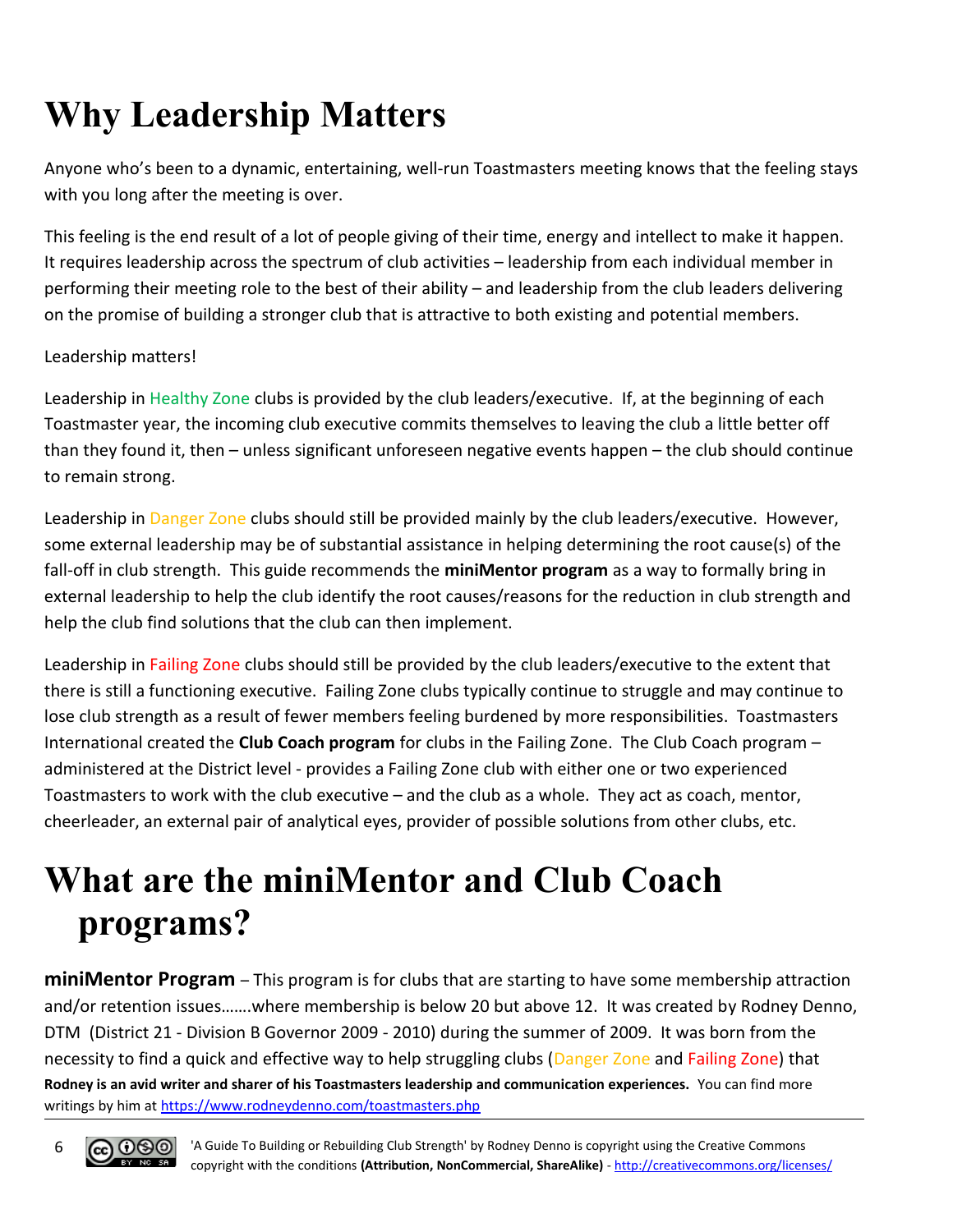either did not qualify for a club coach or where a club coach was not available. It was used successfully in Division B to help over two dozen clubs. See Appendix A for more details.

**Club Coach Program** – This program is for clubs that have significant membership attraction and/or retention issues and may be in danger of closing. It was designed by Toastmaster International to help clubs where membership is 12 or below. The club must apply to the District (usually through the Area Governor). **Up to two club coaches may be appointed per club.** Club coaches are selected and assigned by the District. A club coach cannot be a member of the club at the time of the appointment. See Appendix B for more details.

### <span id="page-6-2"></span>**What's In It For You as the miniMentor or Club Coach?**

Why should you even bother taking on the challenge of being a miniMentor or Club Coach? Isn't it the club and its membership that benefit? What do you get out of it?

If you see the challenge as one of pushing a rock uphill then I suggest that you do not take on either role…..it will most likely end badly – with frustration and not much accomplished.

If however you see this as an opportunity to help others and at the same time a golden opportunity to share your experience, exercise your current talents, develop latent talents and discover aspects of yourself that you didn't even know were there………then being a miniMentor or Club Coach is the kind of challenge that will provide these personal growth and refinement opportunities.

Being a miniMentor or Club Coach is about working with people to help them find their strengths and then help them use those strengths. It's about leveraging yours and their marketing and sales and persuasion talents and knowledge to bring the club to a much higher level. It's as much about human skills as it is about your knowledge and experience.

Ultimately what you get out of the miniMentor or Club Coach experience depends on who you are and how successfully you interact with the club leaders and members.

### <span id="page-6-1"></span>**Club Strength Building Resources**

#### <span id="page-6-0"></span>*Toastmasters International Resources*

#### **From Prospect to Guest to Member -** http://www.toastmasters.org/108

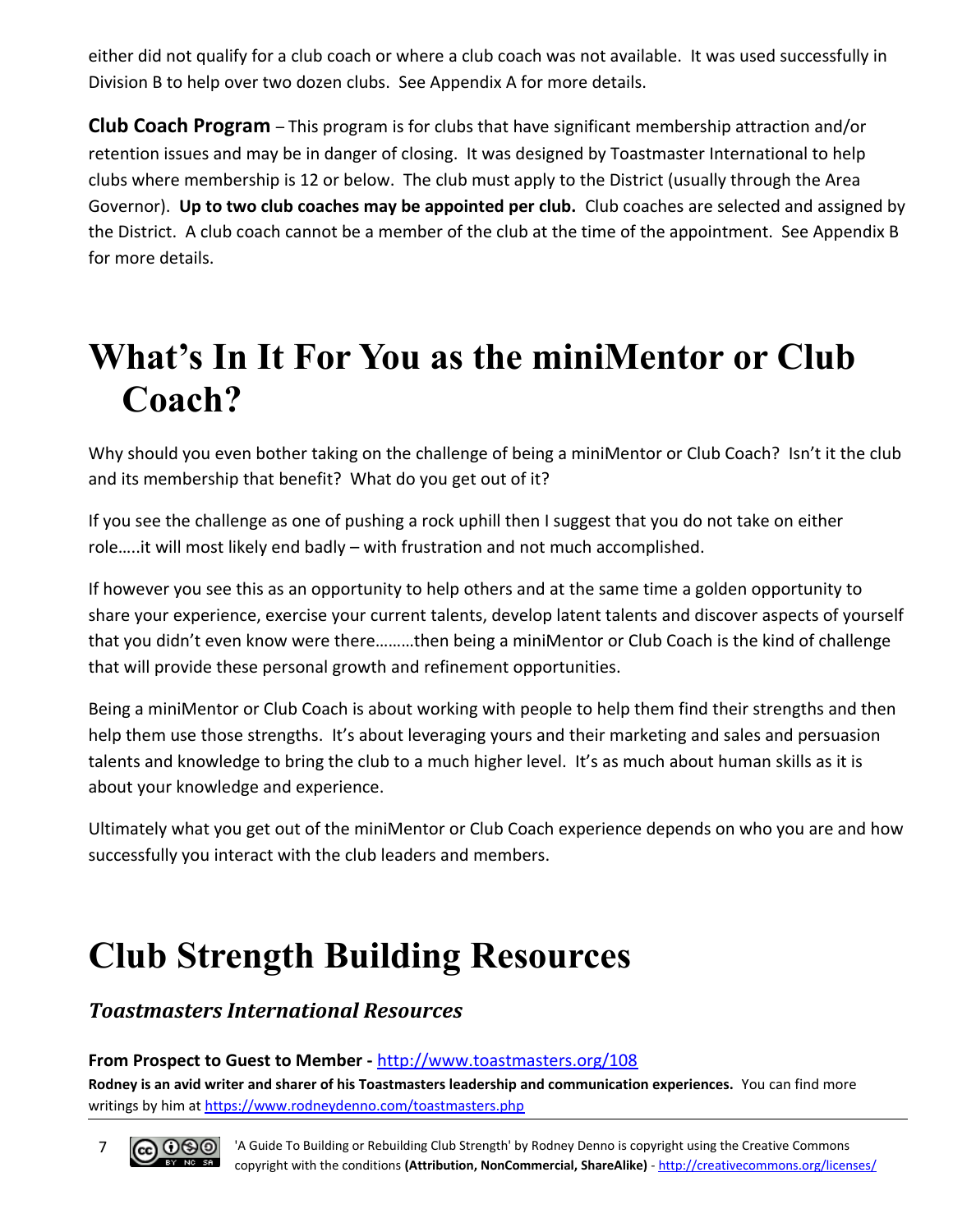**How to be a Distinguished Club -** http://www.toastmasters.org/299

**Speechcraft -** http://www.toastmasters.org/speechcraft

**Moments of Truth –** http://www.toastmasters.org/MomentsofTruth.aspx

Let the World Know - http://www.toastmasters.org/let\_world\_know.aspx

#### <span id="page-7-0"></span>*District 21Resources*

*Build Membership with an Open House* (Karen Knight, DTM)

- Part1 http://ca.youtube.com/watch?v=6N6p\_OpV\_O4
- **Part2** http://ca.youtube.com/watch?v=ONmydosVlh4
- *Making Meetings Fun & Exciting* (Joanne Morrison, DTM, PDG)
- **Part 1** http://www.youtube.com/user/TMDistrict21#p/u/27/KMDmxa6ZzFw
- **Part2** http://ca.youtube.com/watch?v=CKFF29O6M6s
- *Speechcraft* (Barry Monaghan, DTM)
- **Part1** http://ca.youtube.com/watch?v=l7b-l5D\_zBc
- **Part2 -** http://ca.youtube.com/watch?v=lcycBFdXfhM
- *Club PR & Marketing* (Haddy Abra, DTM)
- **Part1** http://ca.youtube.com/watch?v=sYy9dyR1Z2M
- **Part2** http://ca.youtube.com/watch?v=N9k\_FLx8htI
- *Moments of Truth* (Lanny Donald, DTM)
- **Part1** http://ca.youtube.com/watch?v=VC2HwcW9o4E
- **Part2** http://ca.youtube.com/watch?v=uKz8Kmm\_-kM
- Part3 http://ca.youtube.com/watch?v=KGa\_vlKeaHA
- *Successful Small Meetings* (Dr. Doug Thiessen, DTM, PDG)
- **Part1** http://ca.youtube.com/watch?v=eGky1tp81xo

**Part2** http://ca.youtube.com/watch?v=ppvEdz5YA0Q

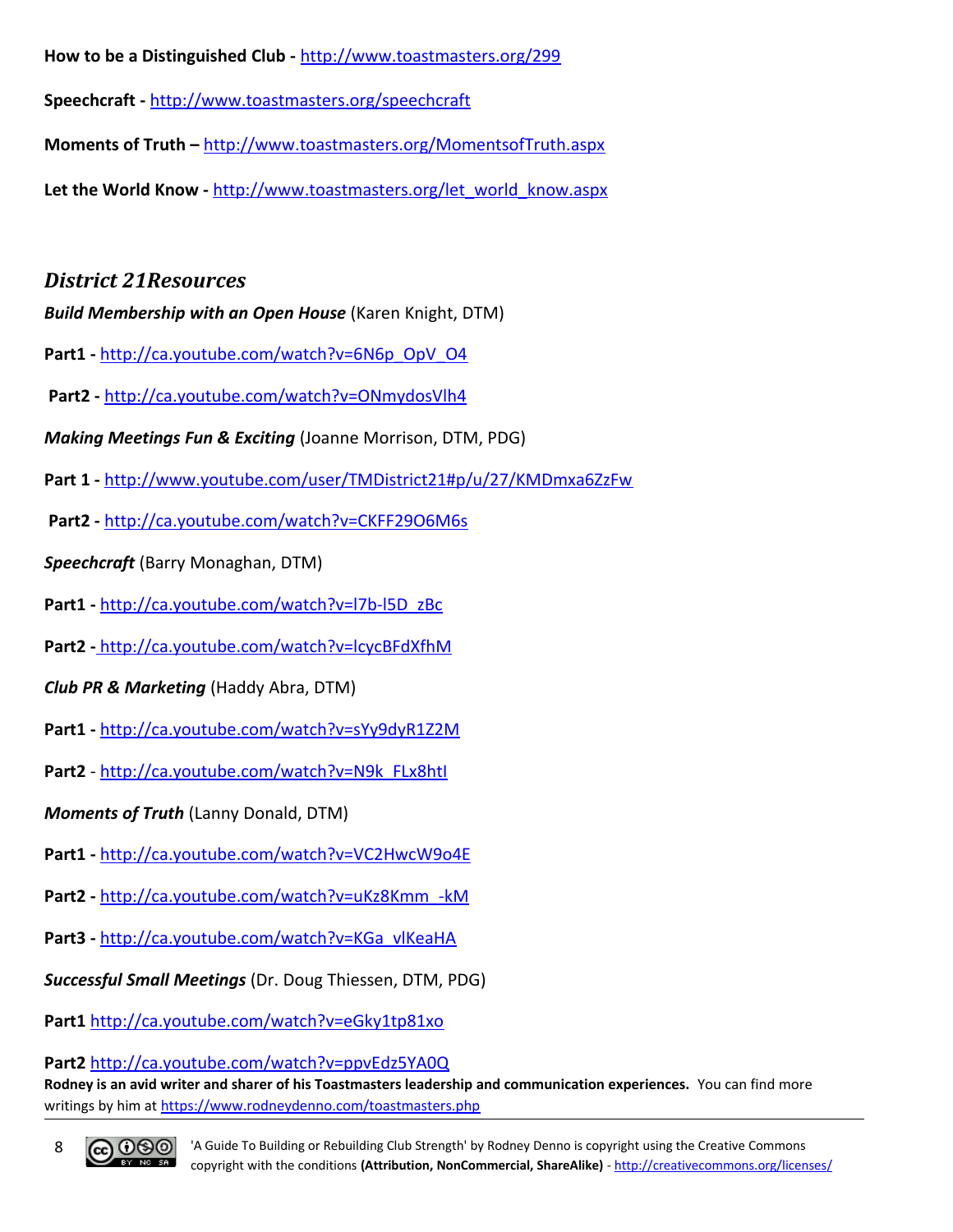#### <span id="page-8-0"></span>*District 23 Resources*

**Increase Membership -** http://www.district23.org/?page\_id=293

Plan a Great Meeting - http://www.district23.org/?page\_id=123

**Take Care of Your Current Members** - http://www.district23.org/?page\_id=116

**Marketing Flyer Library -** http://www.district23.org/?page\_id=77

**Rodney is an avid writer and sharer of his Toastmasters leadership and communication experiences.** You can find more writings by him at https://www.rodneydenno.com/toastmasters.php



9 CC OSO <sup>'A Guide To Building or Rebuilding Club Strength' by Rodney Denno is copyright using the Creative Commons commons copyright with the conditions (Attribution, NonCommercial, ShareAlike) - http://creativecommons.or</sup> copyright with the conditions **(Attribution, NonCommercial, ShareAlike)** - http://creativecommons.org/licenses/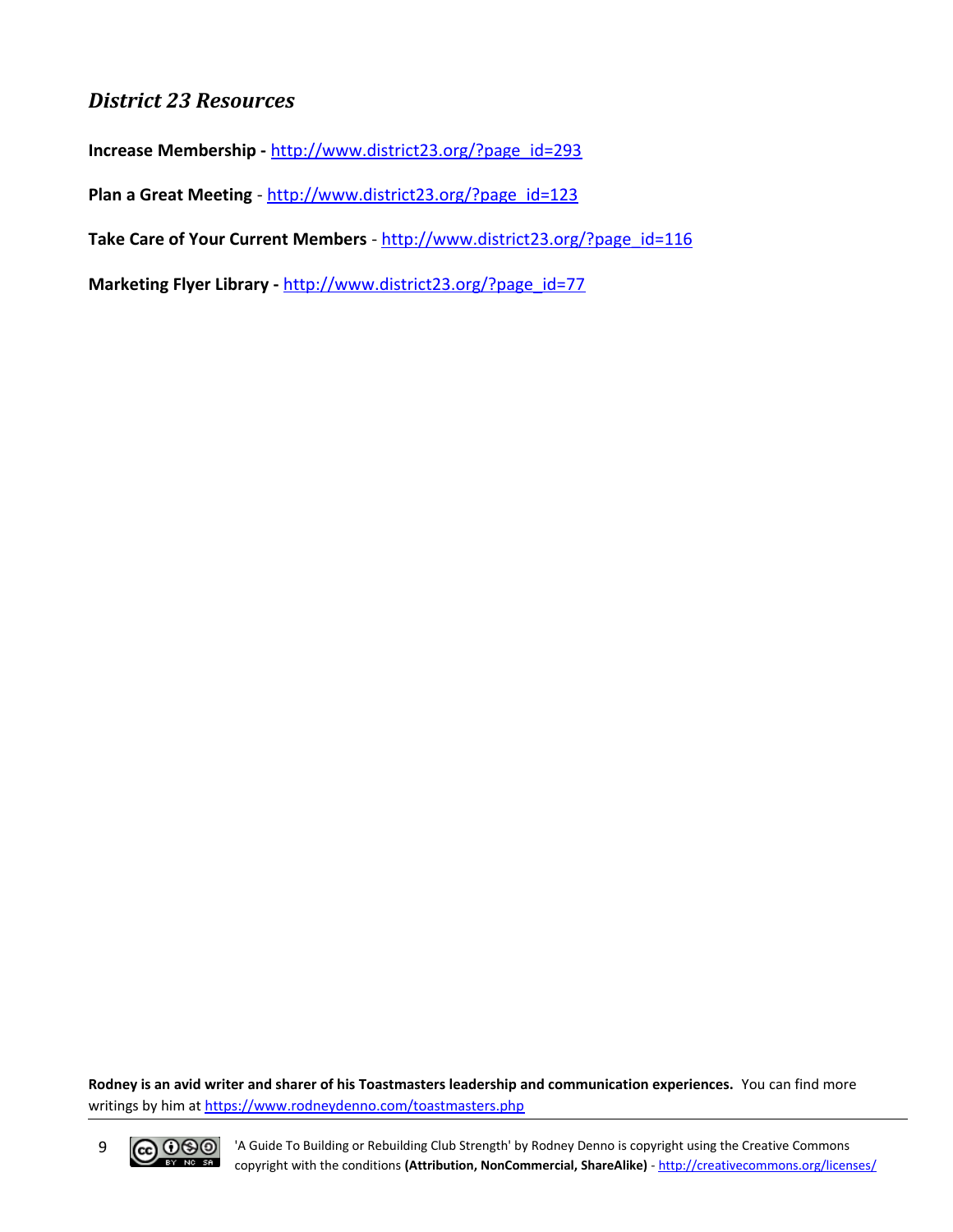### <span id="page-9-1"></span>**Strengthening Clubs in the Healthy Zone**

Clubs remain strong and healthy because they continue to create dynamic, valuable meetings for members and guests. Members want to stay longer and complete more of the Toastmasters program and guests want to become members so they can start to benefit from attending, participating and contributing to successful meetings.

Here are some of the TI programs and documents that Healthy clubs should be doing in order to remain healthy. See the Club Strength Building Resources section above for links that will take you to the appropriate website.

- From Prospect to Guest to Member
- How to be a Distinguished Club
- Speechcraft
- Moments of Truth
- Membership Building Contests
- Let the World Know

Here are some of the District 21 videos that will help you maintain a healthy club status. See the Club Strength Building Resources section above for links that will take you to the appropriate website.

- Build Membership with an Open House (Karen Knight, DTM)
- Making Meetings Fun & Exciting (Joanne Morrison, DTM, PDG)
- Speechcraft (Barry Monaghan, DTM)
- Club PR & Marketing (Haddy Abra, DTM)
- Moments of Truth (Lanny Donald, DTM)

### <span id="page-9-0"></span>**Strengthening Clubs in the Danger Zone**

Clubs that enter the danger zone can quickly recover if they continue to create dynamic, valuable meetings for members and continue to encourage members to bring guests. This is where a miniMentor can be valuable (temporary) addition to the clubs executive team. See Appendix A for a description of the miniMentor program and apply to the District Lt. Governor of Marketing (LGM) for a miniMentor to be assigned.

In addition to the miniMentor program here are some of the TI programs and documents that Danger Zone clubs should be doing in order to quickly get back to being a healthy club. See the Club Strength Building Resources section above for links that will take you to the appropriate website.

• From Prospect to Guest to Member

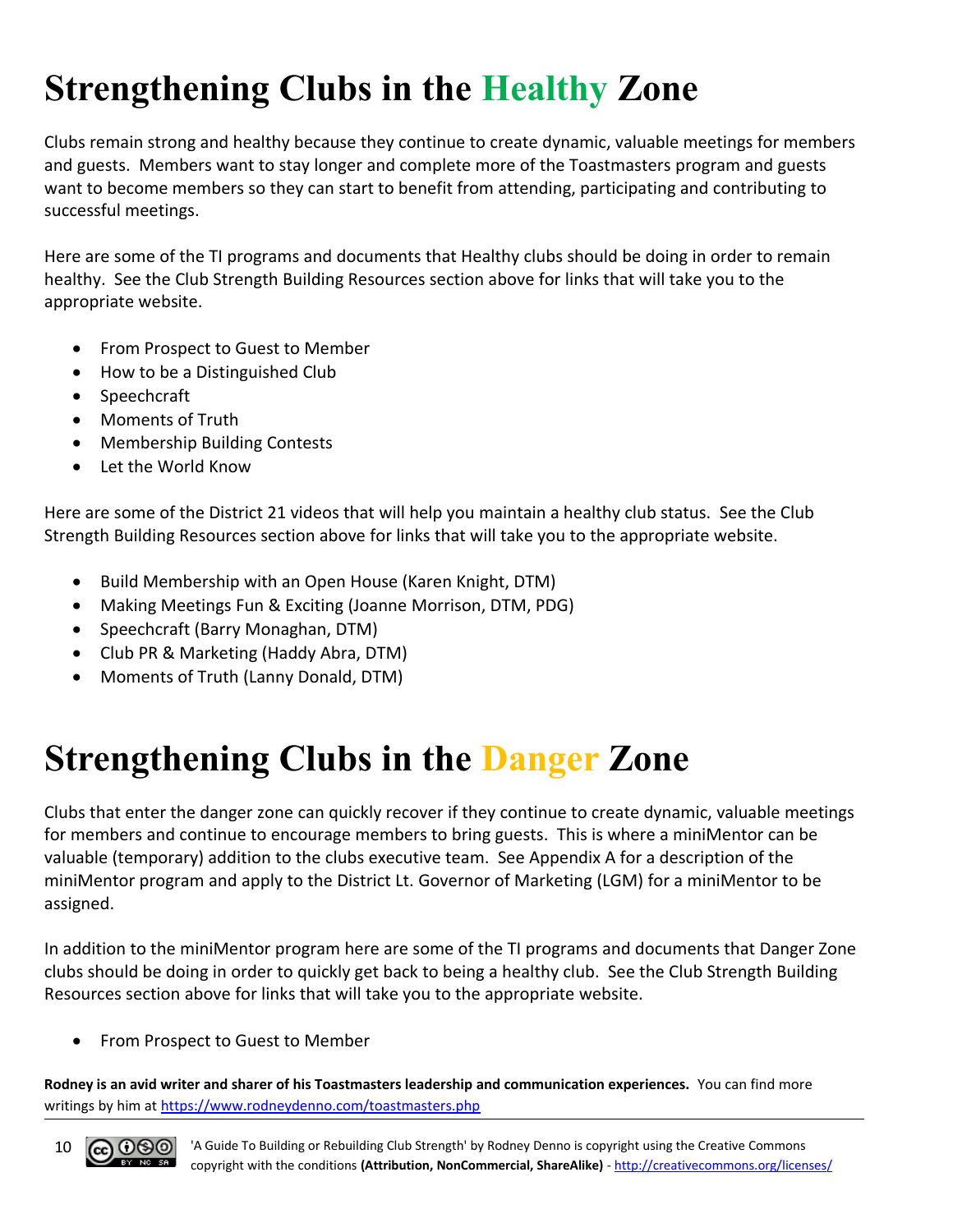- How to be a Distinguished Club
- Moments of Truth
- Membership Building Contests
- Let the World Know

Here are some of the District 21 videos that will help you quickly get back to being a healthy club. See the Club Strength Building Resources section above for links that will take you to the appropriate website.

- Build Membership with an Open House (Karen Knight, DTM)
- Making Meetings Fun & Exciting (Joanne Morrison, DTM, PDG)
- Club PR & Marketing (Haddy Abra, DTM)
- Moments of Truth (Lanny Donald, DTM)
- Successful Small Meetings (Dr. Doug Thiessen, DTM, PDG)

### <span id="page-10-0"></span>**Strengthening Clubs in the Failing Zone**

Clubs that enter the Failing Zone can sometimes recover quickly but more-often-than-not the recovery is slower as a result of the heavier load that each club members is carrying. Recovery from the Failing Zone still has to be based on creating dynamic, valuable meetings and continuing to encourage members to bring guests.

A Club Coach can become a valuable addition to the clubs executive team and the club as a whole. See Appendix B for more details on the Club Coach program.

If a Club coach is not immediately available a miniMentor may be more readily available. A miniMentor would be able to start the process of bringing the club back to health.

Additional Toastmasters International resources such as the Club Coach Flier, Coach Appointment Form, How to Rebuild a Toastmasters Club, can be found here.....

#### http://www.toastmasters.org/Search-Results?keyword=club%20coach&it=content&mpp=12

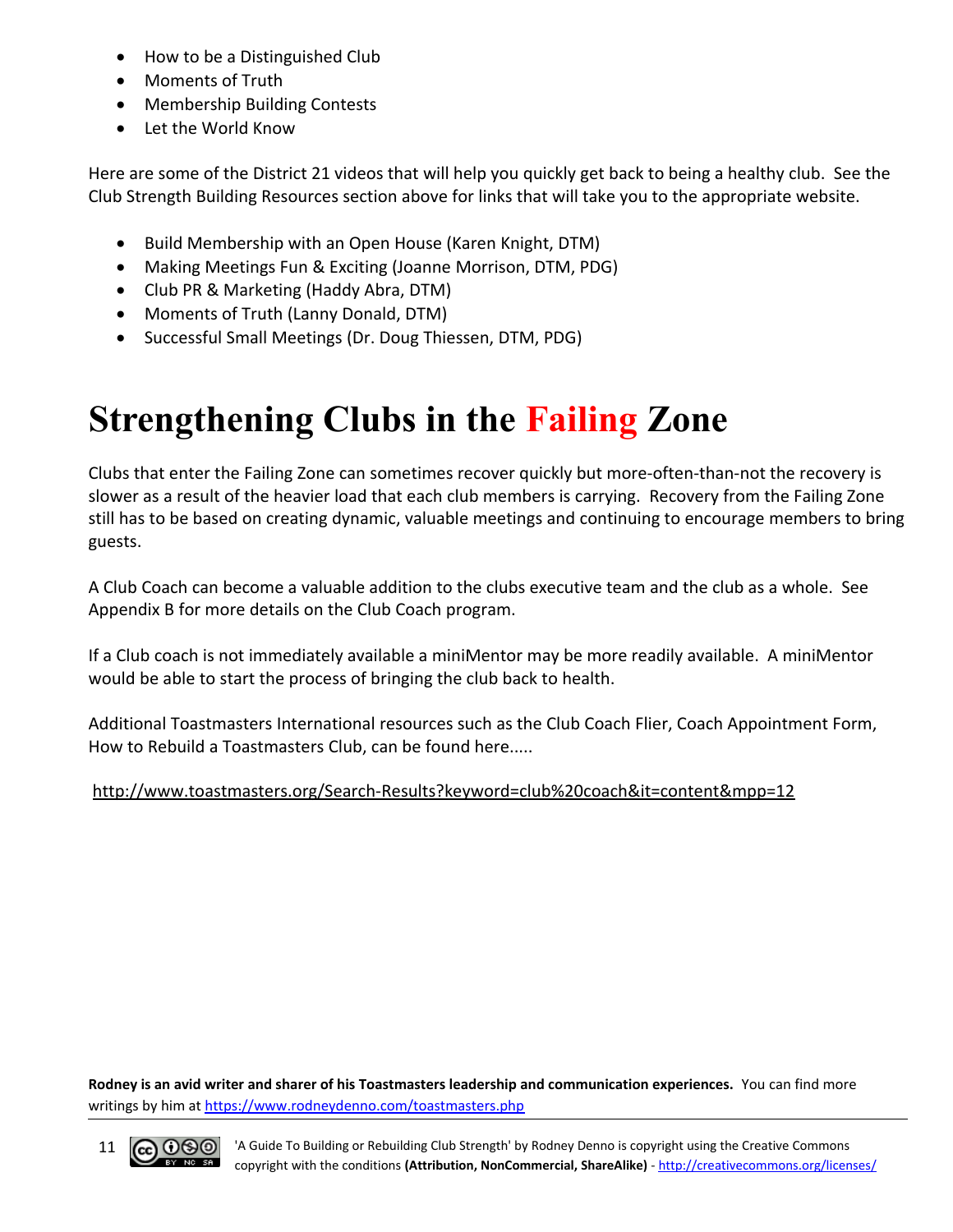### <span id="page-11-0"></span>**Appendix A – The miniMentor Program**

The **miniMentor program** was created by Rodney Denno (District 21 - Division B Governor 2009 - 2010) during the summer of 2009. It was born from the necessity to find a quick and effective way to help struggling clubs. It has been used successfully in Division B to help over two dozen clubs.

It was created for two reasons:

1 – As a way to assist clubs in the Danger Zone (these clubs **do not** qualify for a club coach).

2 – As a way to assist clubs in the Failing Zone (these clubs **do** qualify for a club coach) until a club coach can be assigned.

It's much easier to find an experienced Toastmaster willing to help a club for four weeks than it is to find an experienced Toastmaster willing to commit 6 months or more as a club coach. Any Toastmaster with a service oriented leadership style and personality who has completed most of the Toastmasters program is a good candidate for miniMentor.

The miniMentor visit's a struggling clubs – with the permission of the club executive - to help the club understand why their membership/club strength is dropping and encourage, motivate and inspire them to build membership by creating meetings that are REALLY valuable to both members and guests.

By creating interesting and dynamic meetings that get members and guests alike saying "That was a REALLY valuable use of my time!"......the clubs will find that members will come out more often, stay with the club longer and guests will be more likely to become members.

The time commitment is four meetings.....during which the miniMentor will (Listen/Observe ---> Contribute ----> Advise)

**Meeting One:** Establish rapport and get to know the club....(Listen, observe and participate if asked)

**Meeting Two:** Evaluate one of the speakers or be General Evaluator.....(Contribute by demonstrating how to give thoughtful feedback)

**Meeting Three:** Give a speech......(Contribute by giving a speech that demonstrates some of the qualities of a good speech/speaker)

**Meeting Four:** Do the Moments of Truth module from Toastmasters with the club (help the club identify what the clubs strengths are and where they could build additional strength)

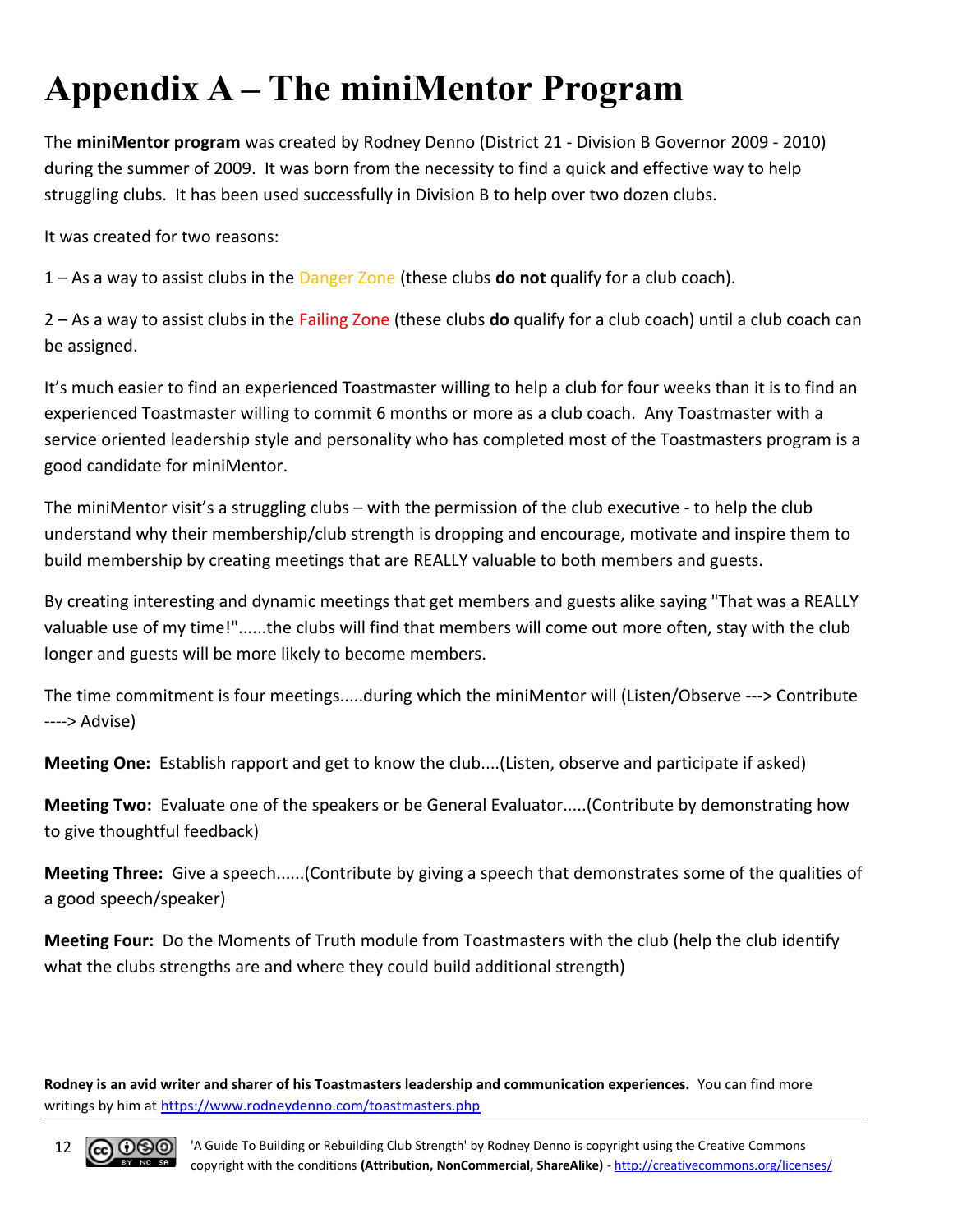#### <span id="page-12-1"></span>*miniMentor Assignment – email*

This email is sent to the miniMentor once the person has agreed to be a miniMentor for a particular club.

#### **Email Subject:**

miniMentor assignment

#### **Email Body:**

Thank You --- *miniMentor name* --- for agreeing to be a miniMentor

The vision of the miniMentor program is to have an experienced Toastmaster visit a struggling club – with the permission of the club executive - to help the club understand why their membership/club strength is dropping and encourage, motivate and inspire them to build membership by creating meetings that are REALLY valuable to both members and guests.

By creating interesting and dynamic meetings that get members and guests alike saying "That was a REALLY valuable use of my time!"......the clubs will find that members will come out more often, stay with the club longer and guests will be more likely to become members.

The time commitment is four meetings.....during which the miniMentor will (Listen/Observe ---> Contribute ----> Advise)

**Meeting One:** Establish rapport and get to know the club....(Listen, observe and participate if asked)

**Meeting Two:** Evaluate one of the speakers or be General Evaluator.....(Contribute by demonstrating how to give thoughtful feedback)

**Meeting Three:** Give a speech.....(Contribute by giving a speech that demonstrates some of the qualities of a good speech/speaker)

**Meeting Four:** Do the Moments of Truth module from Toastmasters with the club (help the club identify what the clubs strengths are and where they could build additional strength)

The Club President --- *name* --- and club executive have agreed to work with you to help build club strength.

Thanks Again!!

Rodney Denno

#### <span id="page-12-0"></span>*Introductory email to Club President and miniMentor*

#### **Email Subject:**

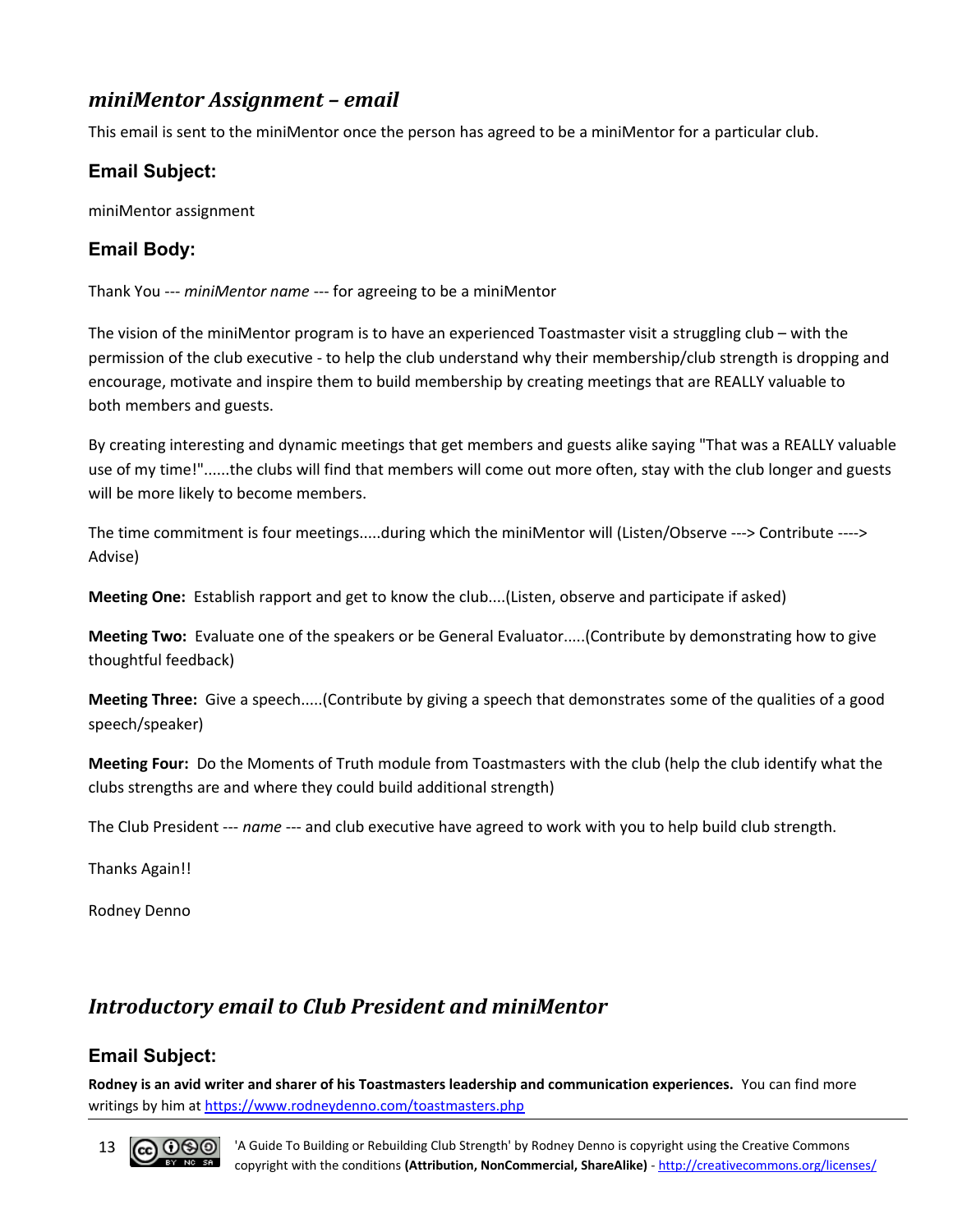#### **Email Body:**

Hello --- *club president name* --- and --- *miniMentor name* ---

*miniMentor name* - *club president name* is the President of the --------- TM Club. I spoke with her about having you join them for four of their meeting as a miniMentor.

*club president name* – *miniMentor name* is a very experienced Toastmaster and has agreed to be your miniMentor. This program is intended to help clubs with less than 20 members build membership by identifying the areas that are club strengths and the areas that clubs could strengthen so that they keep members longer, more members want to attend meetings and guests want to join the club.

Thanks to you both for taking on the challenge.

#### **Here are the guidelines that define the miniMentor program:**

The miniMentor program provides clubs with an experienced Toastmasters to help build membership by creating meetings that are REALLY valuable to both members and guests.

By creating interesting and dynamic meetings that get members and guests alike saying "That was a REALLY valuable use of my time!"..........the clubs will find that members will come out more often, stay with the club longer and guests will be more likely to become members.

The miniMentor program has three phases (Listen/Observe ----> Contribute ----> Advise) spread over four meetings.

Meeting One: Establish rapport and get to know the club....(Listen and observe and participate if asked)

Meeting Two: Evaluate one of the speakers or be General Evaluator.....(Contribute by demonstrating how to give thoughtful feedback)

Meeting Three: Give a speech .....(Contribute by giving a speech that demonstrates some of the qualities of a good speech/speaker)

Meeting Four: Do the Moments of Truth module from Toastmasters with the club (help the club identify where the club is strong and where they could build additional strength)

I wish all of you the best as you take these important steps in building up club strength.

Rodney Denno

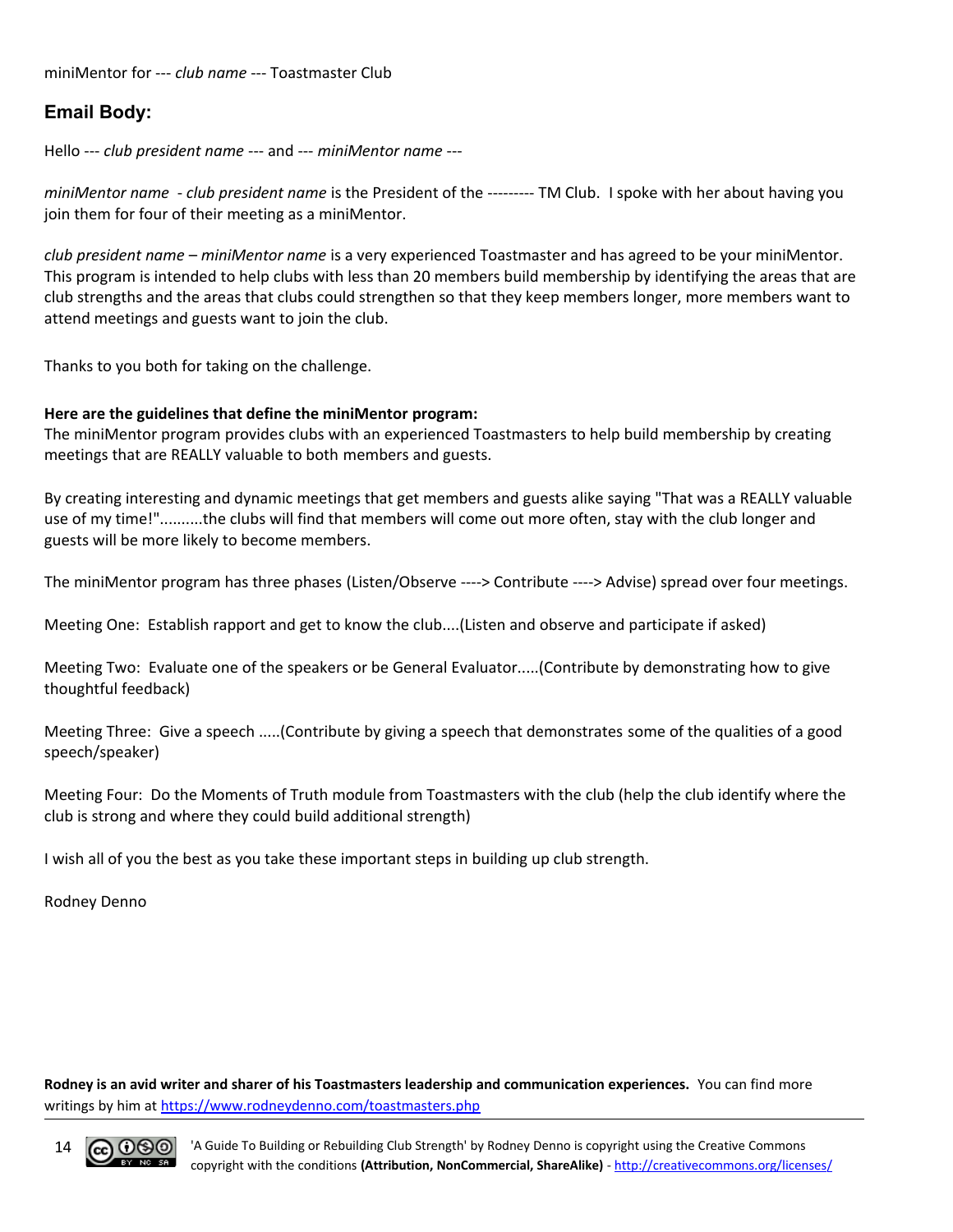### <span id="page-14-2"></span>**Appendix B – The Club Coach Program**

#### <span id="page-14-1"></span>*Coach Assignment Procedure*

- 1. Clubs with fewer than twelve members may request a coach or two coaches, either directly or through their Area Governor. (Area Governors are encouraged to suggest coaching to these clubs, but not to "force" coaching on them.)
- 2. Coaching requests should go to the LGM and include:
	- a. Club name and number;
	- b. Contact person and contact details;
	- c. Notes (if any).
- 3. The LGM will forward details to the appropriate Club Success Coordinator (CSC).
- 4. If the request came through the Area Governor, the CSC contacts the club to ensure their agreement.
- 5. The CSC maintains a list of possible coaches and matches coaching requests with coaches. Prospective coaches can NOT be a current member of the club, and cannot join the club until after Toastmasters International confirms the appointment.
- 6. The CSC fills out Toastmasters Club Coach Appointment form and forwards to the LGM.
- 7. The LGM submits the form and copies all involved parties (club, Area Governor, CSC).
- 8. Once Toastmasters International confirms the appointment (usually within 2 weeks), the coach may proceed.

#### <span id="page-14-0"></span>*Club Health Checklist*

- 1. Is the meeting location easy to find and get to?
- 2. Is it well signed so that non-members know it's there?
- 3. Are you greeted as you come in (try to arrive approx. 10 mins early)
- 4. Are there any other guests? Are they greeted?
- 5. Does the meeting start on time?
- 6. Do (m)any of the members arrive late?
- 7. If guests arrive late, how are they greeted?
- 8. Is there an agenda?
- 9. If there is, do many changes need to be made to it?
- 10. Are a lot of people filling double roles?
- 11. Is there a theme for the meeting?
- 12. What is the energy level like?
- 13. Does one person seem to dominate the meeting?
- 14. If so, are they club promoters? Nay-sayers? Happy so long as things are going the way THEY want them to go?
- 15. Are the speeches manual speeches?
- 16. Are the evaluations encouraging? White-washes? Unduly critical?
- 17. Does the GE point out useful areas for improvement in the meeting? Are any obvious problems missed?
- 18. Is the meeting interesting and fun?

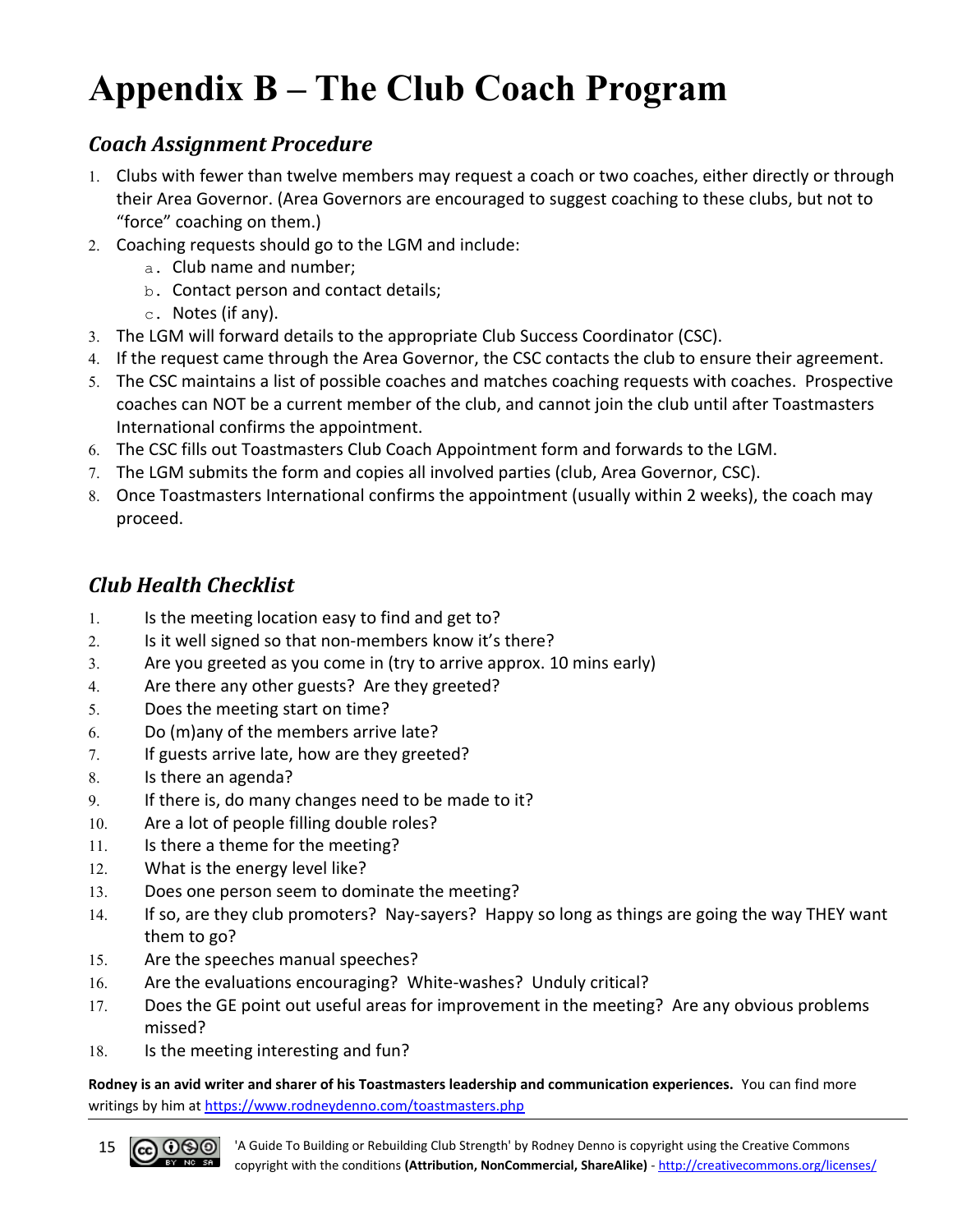- 19. Are the guests asked to join?
- 20. Does the meeting end on time? (According to TI, the majority of people leave Toastmasters because the club doesn't respect their time!)
- 21. What does the relationship between the members seem like? Friendly? Are there conflicts?
- 22. Does anyone use meeting time to promote themselves, gripe about outside matters or in other ways hi-jack the meeting?
- 23. Is there much side chat while other people are presenting?
- 24. Are roles scheduled well in advance, or are they assigned at the end of the meeting?
- 25. Are the key executive roles filled (President, VP Ed, Secretary)?
- 26. What is your gut feeling regarding what the key problem(s) is?
- 27. Do the members seem willing to change things and try new ways of operating?
- 28. Other comments/observations.

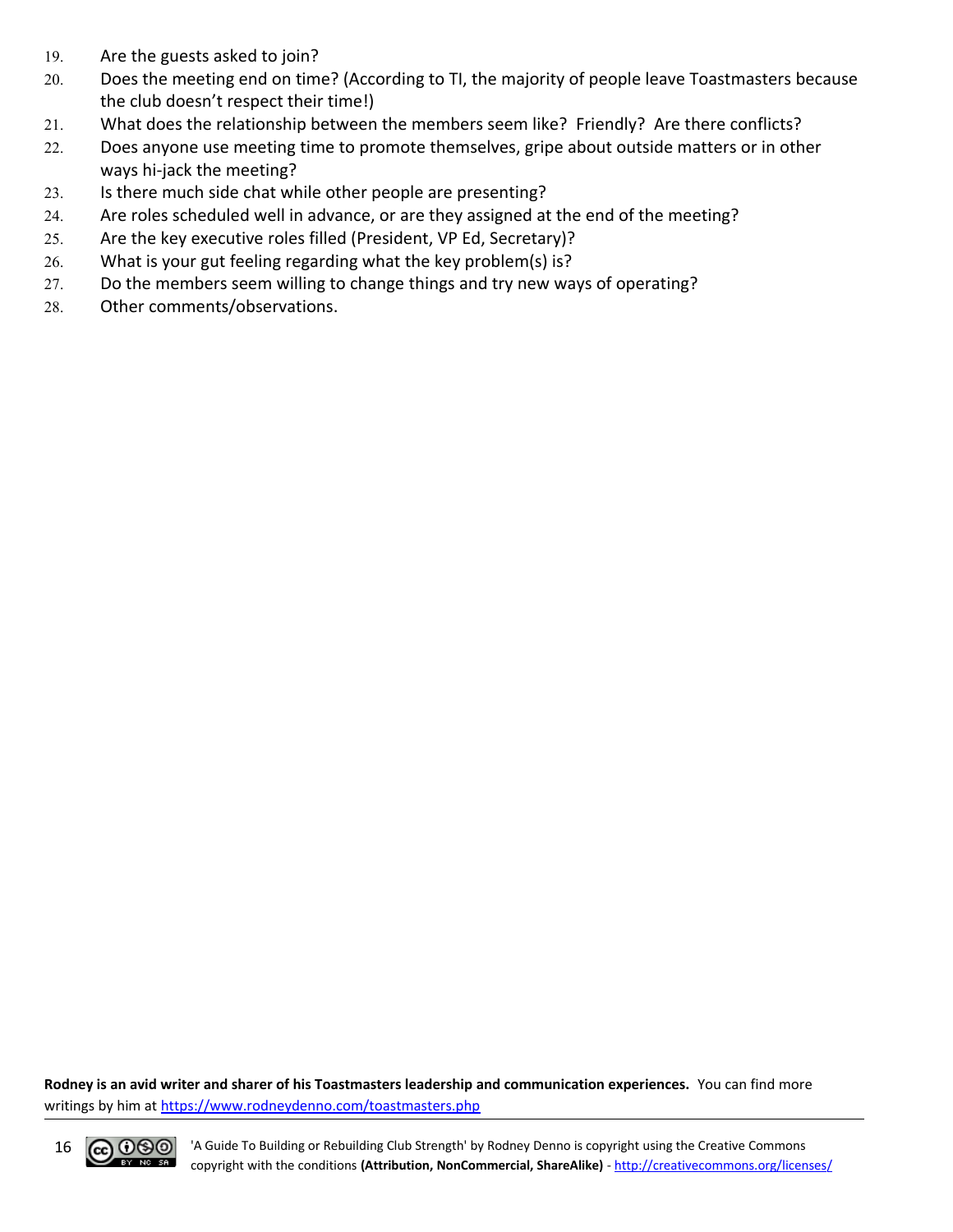### <span id="page-16-0"></span>**Appendix C - Be a Club C-O-A-C-H!**

#### **C - CHEERLEADER**

The Club Coach is a cheerleader…….building enthusiasm and uniting the onlookers to support the team.

- Supports the Executive Committee and praises the officers
- Supports the Toastmaster and meeting participants and leads the applause
- Boosts morale when spirits flag

#### **O - OBJECTIVE**

The Club Coach brings much needed objectivity to the struggling club. Toastmasters International furnishes the Coach with a survey by which the Coach can evaluate the Club's strengths and weaknesses. This survey forms the basis for an action plan to rebuild the Club. Objectivity is not brutal. However, it is important that the Coach homes in on real problems inhibiting Club progress.

#### **A - ABLE**

New Toastmasters may be enthusiastic and even objective. However, the Club Coach must be a knowledgeable and experienced Toastmaster. Knowledge is especially important in these areas:

- The qualities of dynamic and successful Club meetings
- Methods and techniques for building membership
- Mentoring
- Area Toastmasters who can help with meetings and program assignments

#### **C - CONFIDENT**

The Club Coach must bring optimism and confidence to the Club environment. The struggling Club does not need someone to join in the hand wringing. Defeatism is the Club's greatest enemy.

#### **H - HELPFUL**

A Club Coach is willing to get in the trenches and bring his own resources to bear on the problems at hand. This may mean calling on Toastmasters outside the Club to fill in meeting roles, provide mentoring, or to provide an audience for meetings. It may be to obtain materials from World Headquarters or discover TI policy or procedure on a certain item. It might be to bring ideas to the Club based on best practices of successful Clubs in the area. It may be to promote the Club elsewhere. It is not the role of the Coach to take over the duties of the Executive Committee. Instead, the Coach helps in a supporting role.